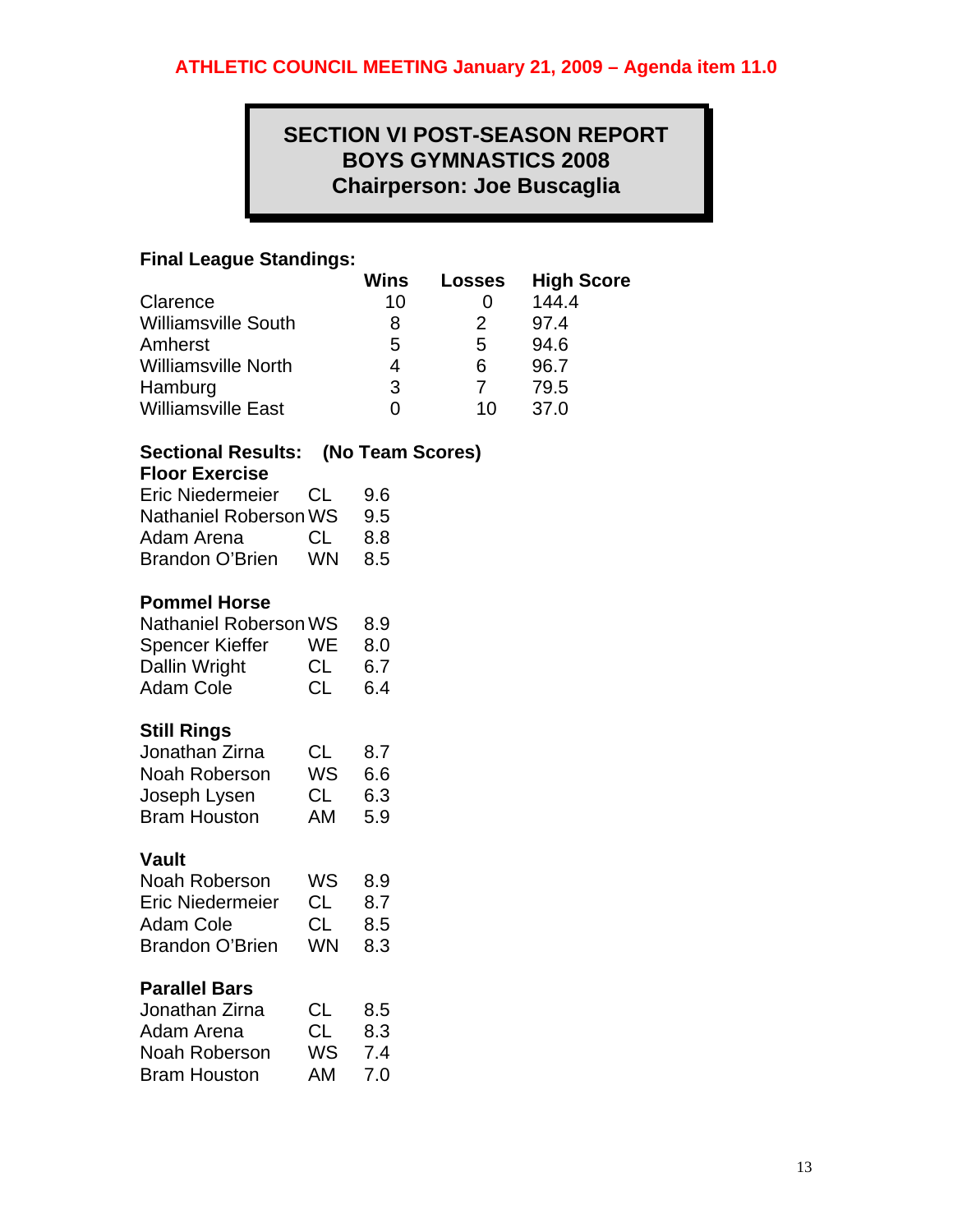## **Horizontal Bar**

| Jonathan Zirna               | CL. | 9.0 |
|------------------------------|-----|-----|
| <b>Nathaniel Roberson WS</b> |     | 8.6 |
| Adam Arena                   | CL. | 7.6 |
| <b>Eric Niedermeier</b>      | CL. | 7.5 |

## **All-Around**

| Jonathan Zirna        | CL. | 54.1 |
|-----------------------|-----|------|
| Nathaniel Roberson WS |     | 51.9 |
| Eric Niedermeier      | CT. | 49.0 |
| Noah Roberson         | WS  | 46.0 |

## **Mark Monaco Senior Gymnast of the Year Award:** Eric Niedermeier (Clarence)

# **Section 6 Regional Qualifiers**

## **Amherst:**

| <b>Bram Houston</b> | R, PB     |
|---------------------|-----------|
| <b>Matthew Rao</b>  | <b>HB</b> |

## **Clarence:**

| Jonathan Zirna          | AA, PH, R, HB |
|-------------------------|---------------|
| <b>Eric Niedermeier</b> | FX, V, HB     |
| Adam Arena              | FX, PB, HB    |
| Adam Cole               | PH, V         |
| Joseph Lysen            | R             |
| Dallin Wright           | PH            |

**Williamsville East:**  Spencer Kieffer

### **Williamsville North:**

Brandon O'Brien V Joseph Chearmonte Alternate

## **Williamsville South:**

Nathaniel Roberson AA, FX, PB, HB<br>Noah Roberson FX, R, PB Noah Roberson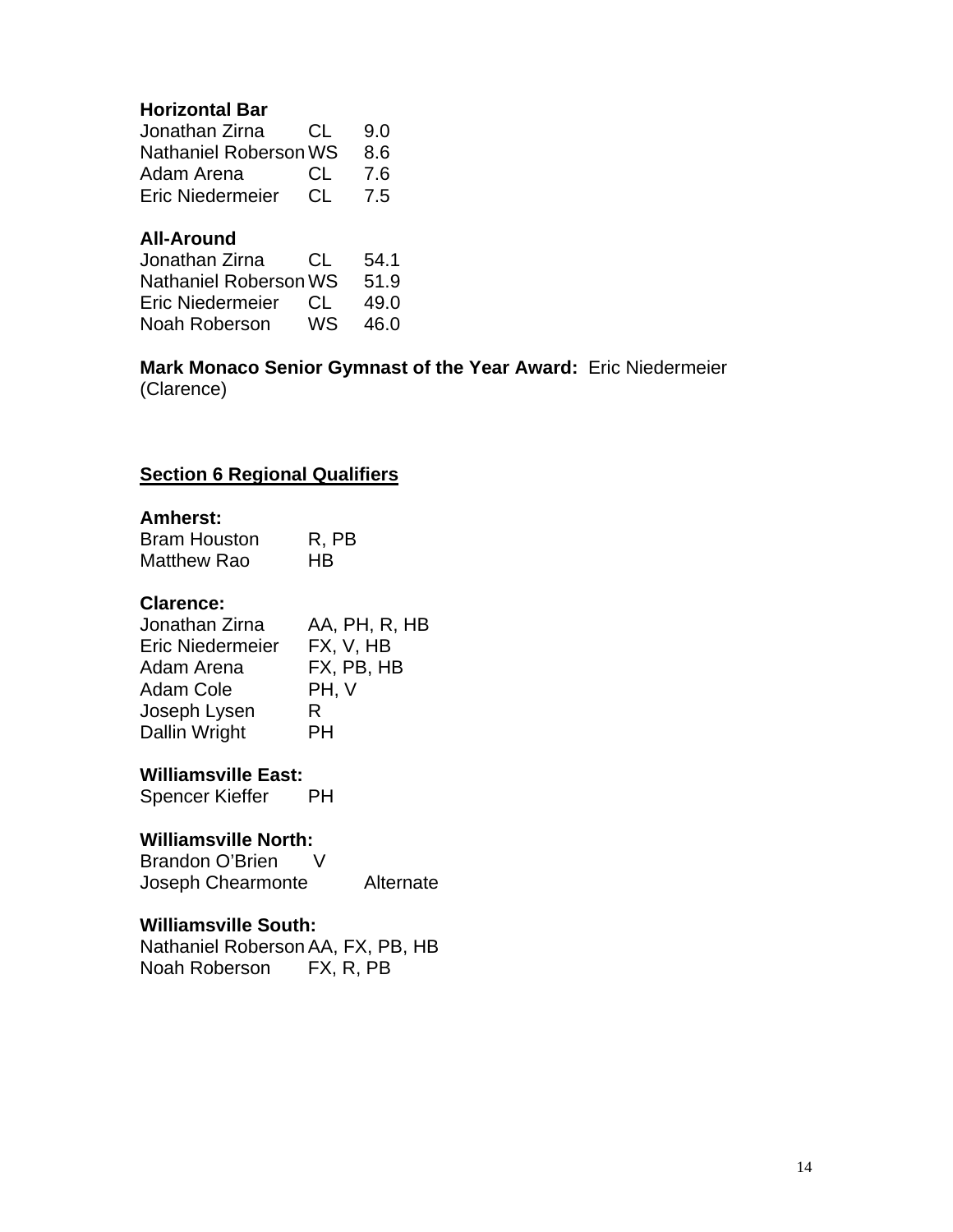# **Regional Results:**

**Team Results:** 

| <u>1st l</u>    | <b>Section 6 Buffalo 153.6</b> |  |
|-----------------|--------------------------------|--|
| 2 <sup>nd</sup> | Section 3 Syracuse 131.6       |  |

# **Section 6 Individual Results:**

# **All-Around**

| <mark>1</mark> st | <b>Jonathan Zirna</b>        | CL  | 53.85 |
|-------------------|------------------------------|-----|-------|
| 2 <sub>nd</sub>   | <b>Nathaniel Roberson WS</b> |     | 50.65 |
|                   | <b>Floor Exercise</b>        |     |       |
| 1 <sup>st</sup>   | <b>Noah Roberson</b>         | WS  | 9.4   |
| 2 <sub>nd</sub>   | <b>Eric Niedermeier</b>      | CL. | 9.2   |
| 4 <sup>th</sup>   | <b>Nathaniel Roberson WS</b> |     | 8.7   |
| 5 <sup>th</sup>   | Adam Arena                   |     | 84    |

# **Pommel Horse**

| 1 <sup>st</sup> | <b>Jonathan Zirna</b>  | CL        | 8.85 |
|-----------------|------------------------|-----------|------|
| 3 <sup>rd</sup> | <b>Spencer Kieffer</b> | WE        | 7.75 |
| 5 <sup>th</sup> | Adam Cole              | <b>CL</b> | 7.0  |
| 7 <sup>th</sup> | Dallin Wright          | CL.       | 5.85 |

# **Still Rings**

| 1 <sup>st</sup> | <b>Jonathan Zirna</b> | CI. | 8.55 |
|-----------------|-----------------------|-----|------|
| 3 <sup>rd</sup> | Noah Roberson         | WS  | 6.3  |
| 5 <sup>th</sup> | <b>Bram Houston</b>   | AM  | 6.1  |
| 6 <sup>th</sup> | Joseph Lysen          | -CL | 5.8  |

# **Vault**

| 1 <sup>st</sup> | <b>Eric Niedermeier CL</b> |     | 9.2  |
|-----------------|----------------------------|-----|------|
| 3 <sup>rd</sup> | Adam Cole                  | CL. | -8.7 |
| 5 <sup>th</sup> | <b>Brandon O'Brien</b>     | WN. | -8.1 |

# **Parallel Bars**

| 1 <sup>st</sup> | <b>Nathaniel Roberson</b> |     | WS   | 8.0 |
|-----------------|---------------------------|-----|------|-----|
| 2 <sub>nd</sub> | Adam Arena                | CL. | 7.65 |     |
| 3 <sup>rd</sup> | Noah Roberson             | WS. | 7.45 |     |
| 7 <sup>th</sup> | <b>Bram Houston</b>       | AМ  | 4.7  |     |

# **High Bar**

| 1 <sup>st</sup> | <b>Nathaniel Roberson</b> |     | WS  | 9.2 |
|-----------------|---------------------------|-----|-----|-----|
| 2 <sub>nd</sub> | Jonathan Zirna            | CL. | 9.1 |     |
| 3 <sup>rd</sup> | <b>Eric Niedermeier</b>   | CL. | 8.3 |     |
| 4 <sup>th</sup> | Adam Arena                | CL. | 7.6 |     |
| 7 <sup>th</sup> | <b>Matthew Rao</b>        | AM  | 49  |     |